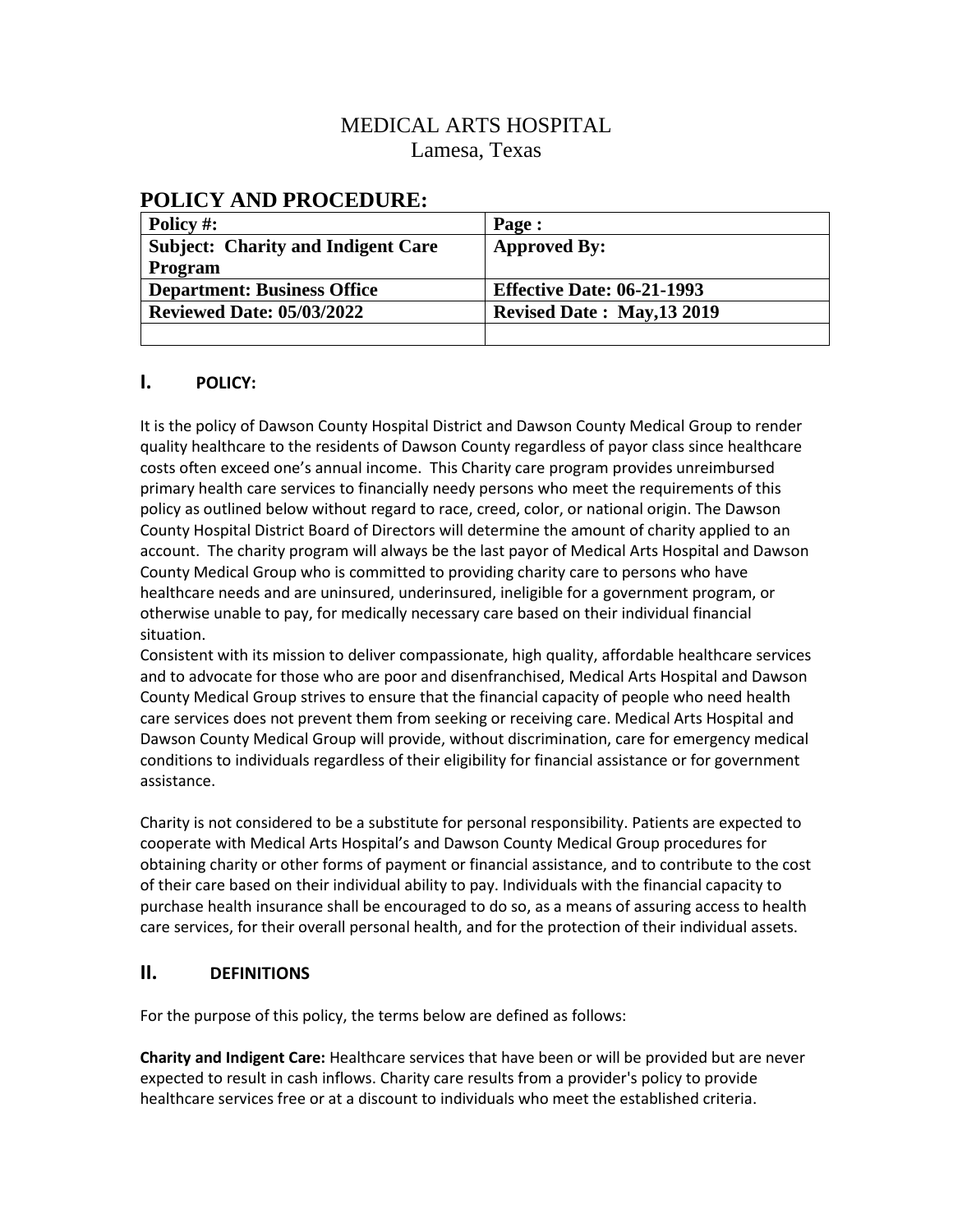**Family:** Using the Census Bureau definition, a group of two or more people who reside together and who are related by birth, marriage, or adoption. According to Internal Revenue Service rules, if the patient claims someone as a dependent on their income tax return, they may be considered a dependent for purposes of the provision of financial assistance.

**Family Income:** Family Income is determined using the Census Bureau definition, which uses the following income when computing federal poverty guidelines:

- $\circ$  Includes earnings, unemployment compensation, workers' compensation, Social Security, Supplemental Security Income, public assistance, veterans' payments, survivor benefits, pension or retirement income, interest, dividends, rents, royalties, income from estates, trusts, educational assistance, alimony, child support, assistance from outside the household, and other miscellaneous sources;
- o Noncash benefits (such as food stamps and housing subsidies) do not count;
- o Determined on a before-tax basis;
- o Excludes capital gains or losses; and
- $\circ$  If a person lives with a family, includes the income of all family members (Nonrelatives, such as housemates, do not count).

**Uninsured:** The patient has no level of insurance or third-party assistance to assist with meeting his/her payment obligations.

**Underinsured:** The patient has some level of insurance or third-party assistance but still has outof-pocket expenses that exceed his/her financial abilities.

**Gross charges:** The total charges at the organization's full established rates for the provision of patient care services before deductions from revenue are applied.

**Emergency medical conditions:** Defined within the meaning of section 1867 of the Social Security Act (42 U.S.C. 1395dd).

**Medically necessary**: As defined by Medicare (services or items reasonable and necessary for the diagnosis or treatment of illness or injury).

#### III. **PROCEDURE**:

A. All patients who cannot provide medical insurance will be screened for their ability to pay. If it is determined that the patient is not eligible for third party benefits, then a charity application will be offered to the patient. All charity applications, that are completed, will be fully processed within 14 business days of the submittal of the application.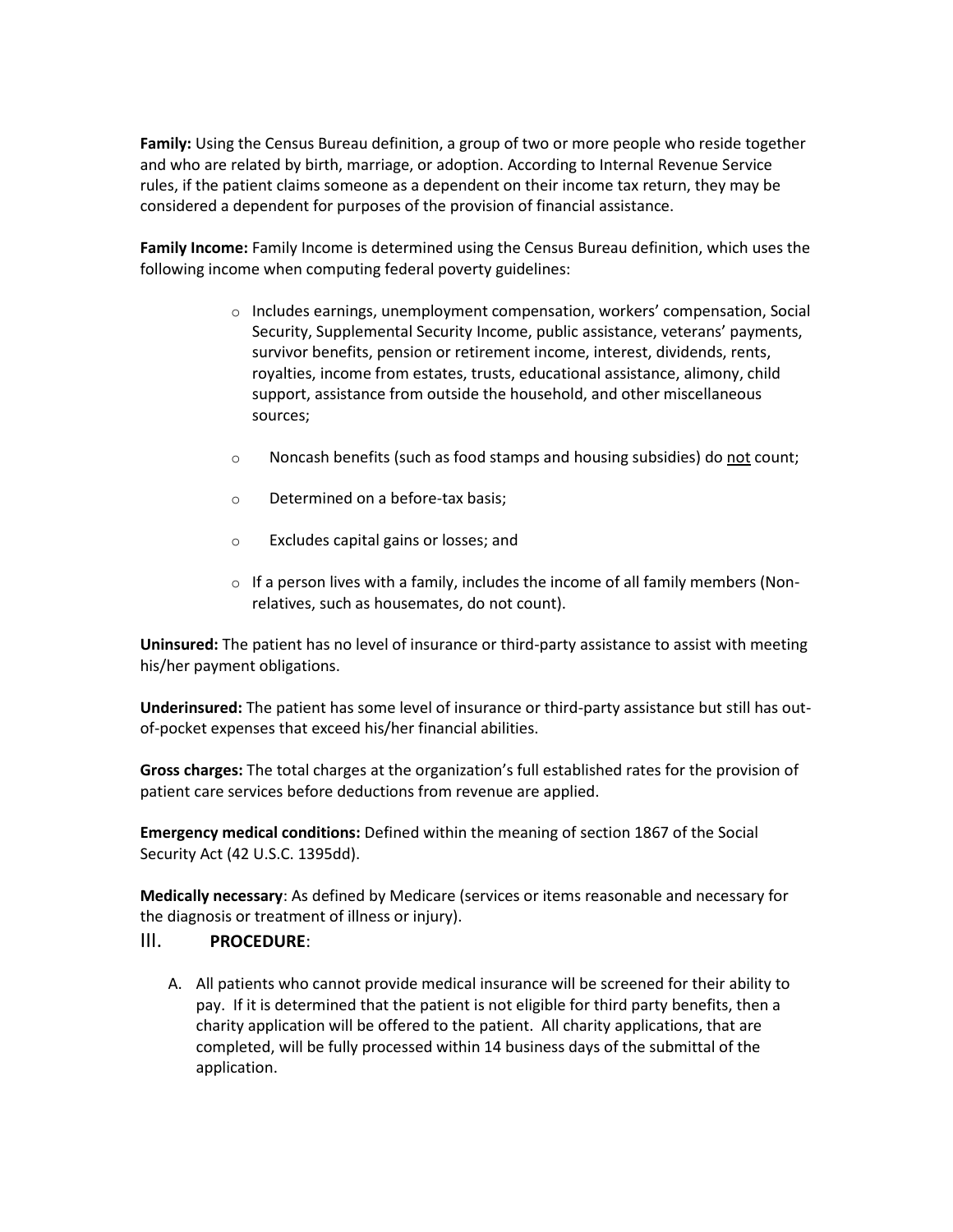Services eligible under this Policy will be made available to the patient on a sliding fee scale, in accordance with financial need, as determined in reference to Federal Poverty Levels (FPL) in effect at the time of the determination. Once a patient has been determined by Medical Arts Hospital and Dawson Country Medical Group to be eligible for financial assistance, that patient shall not receive any future bills based on undiscounted gross charges. The basis for the amounts Medical Arts Hospital will charge patients qualifying for financial assistance is as follows:

> Eligibility: A financially qualified guarantor's income can be up to 300 % of the Federal Poverty Guidelines issued by the Department of Health and Human Services published in the Federal Register in February of each year. For purposes of this policy, the new guidelines become effective on the first day of the month following the month of publication.

> Applicants over 400 % of the guideline may be considered for assistance upon special recommendation by the financial assistance counselor and must be approved by the administration of Medical Arts Hospital. The hospital may consider other financial assets and liabilities of the applicant when determining eligibility.

- B. **Presumptive Financial Assistance Eligibility**. There may be instances when a patient may appear eligible for charity care discounts, but there is no financial assistance application on file due to a lack of supporting documentation. This may then be deemed as Presumptive Charity. Once that is determined, Medical Arts Hospital and Dawson County Medical Group could write the high balance off to Presumptive Charity using the appropriate adjustment code to segregate from the patients who did file the appropriate paperwork and the supporting documentation for the traditional charity program. Presumptive Charity eligibility may be determined on the basis of individual life circumstances that may include:
	- a. Historical significance of non-payment that establishes a justification of future non-payment and lack of ability to pay.
	- b. Account high balances with immaterial payments received.
	- c. Patient financially unable to pay account within a certain time period.
	- d. Patient is deceased, a surviving spouse with inability to pay and deceased patient with no estate.

Application Requirements:

1. An application for each guarantor must be submitted for this program, except where the above listed presumptive charity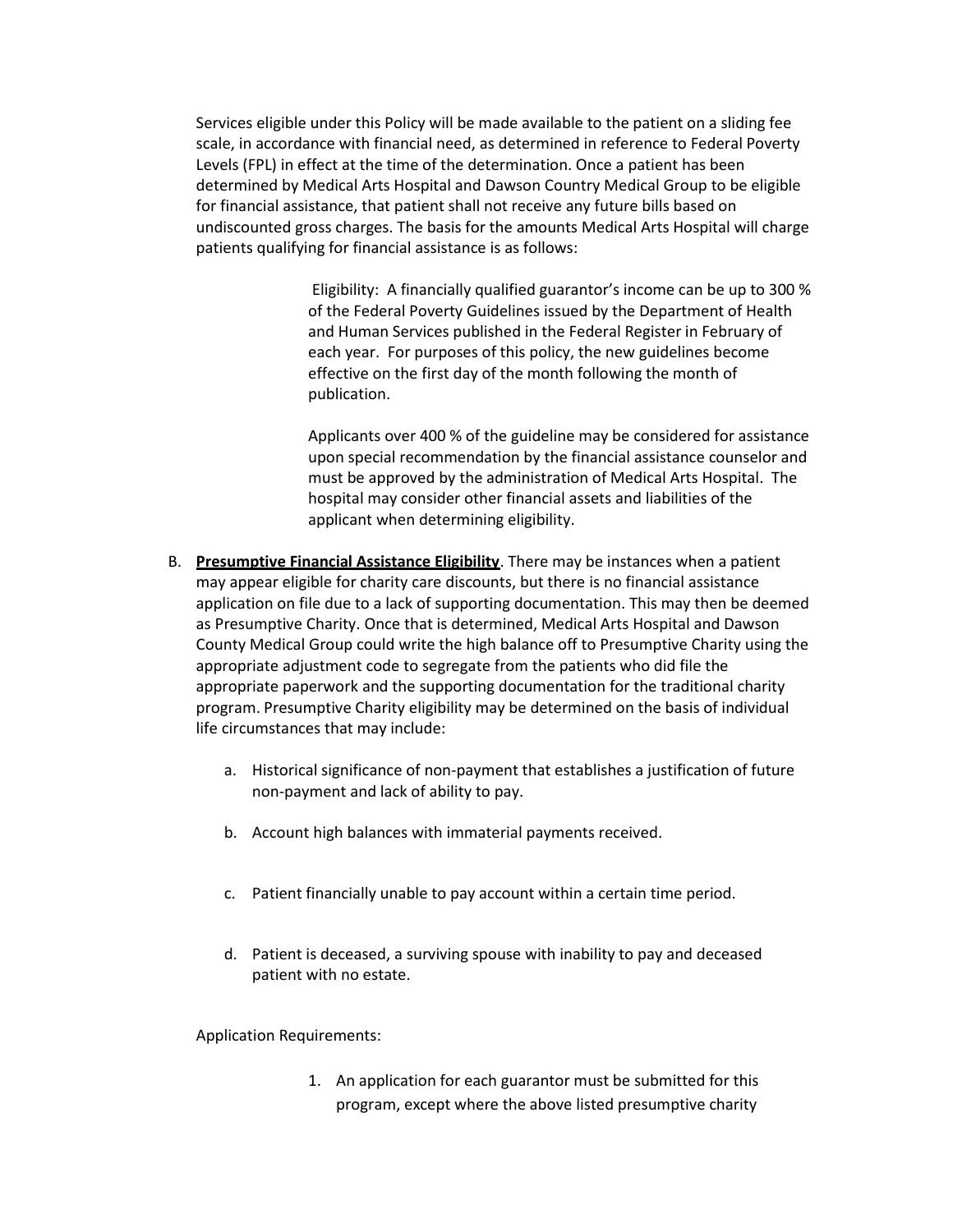provisions are met and documented in the patient financial assistance file.

Applications may be obtained at any registration desk or by U.S. mail by mailing the request to Medical Arts Hospital, 2200 N Bryan Ave., Lamesa, TX 79331. A guarantor's approval covers all persons eligible to be registered under this guarantor provided that the patient has no other medical coverage available.

- 2. Copies of all health insurance policies owned by the applicant or eligibility for other government entitlement programs need to be submitted with the application. Failure to provide this information will be cause for denial of the application or revocation of benefits.
- 3. Residency Applicants must be a resident of Dawson County. The following will be accepted as proof of residency.
	- a. Driver's License
	- b. Automobile Registration
	- c. Property Tax Receipts
	- d. Voter Registration card
	- e. Rent or Mortgage Payment
	- f. Utility Records
	- g. School Transcript
	- h. Mail addressed to applicant, spouse, or parents
	- i. Statements from Landlord, Employer, or Neighbors
- 4. Income Applicants should bring all applicable items from the following list to demonstrate their income:
	- a. Wages and Salaries before deductions
	- b. W-2 forms
	- c. Prior year income tax return
	- d. Public Assistance award letters
	- e. Social Security benefits award letter
	- f. Unemployment benefits statement
	- g. Workers' Compensation benefits Statement
	- h. Child Support
	- i. Veterans Benefits
	- j. Pensions
	- k. Annuities
	- l. Income from dividends
	- m. Income from interest
	- n. Income from rental property